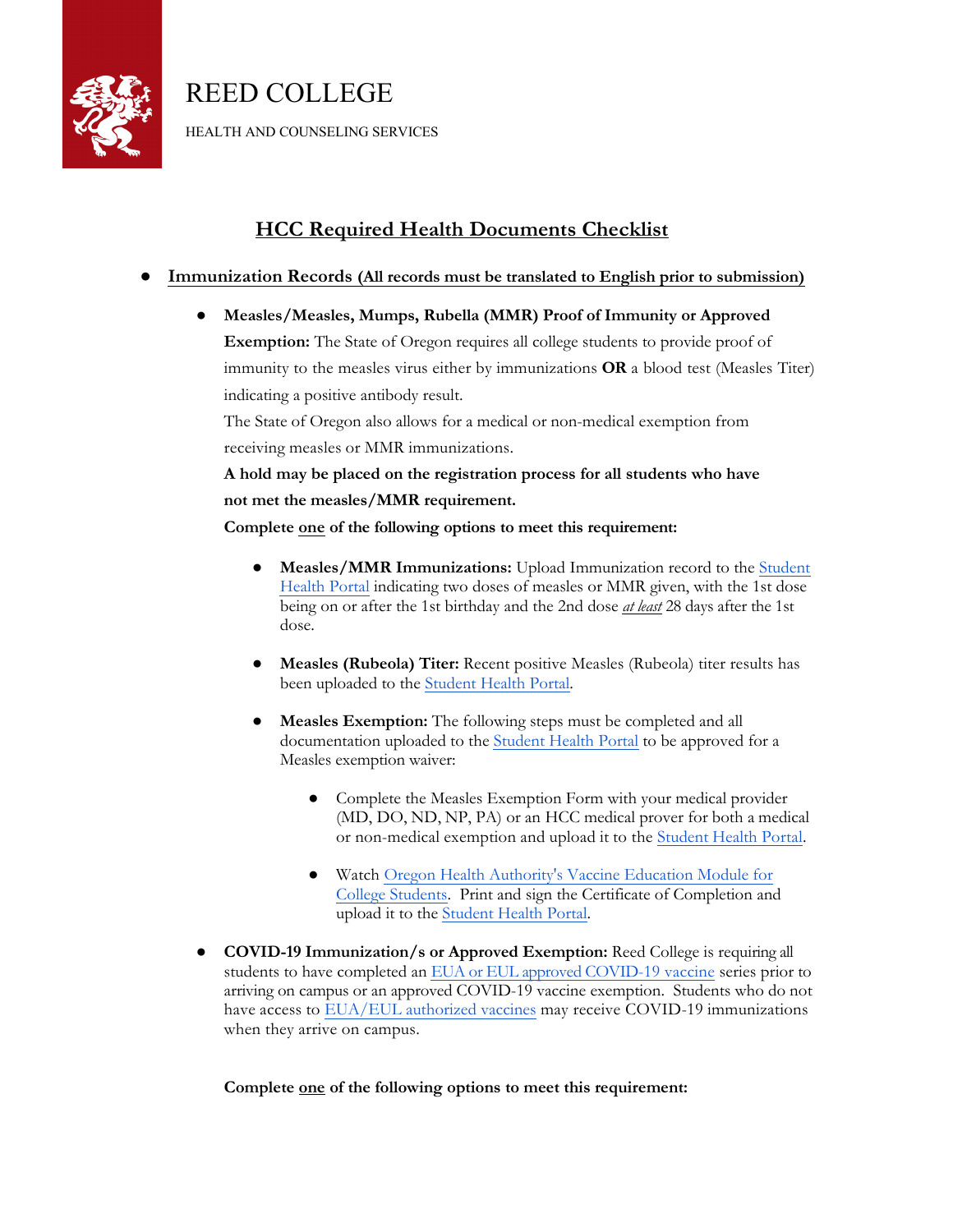- **COVID-19 Immunizations:** Upload Immunization records indicating [vaccination/s with](https://reed.medicatconnect.com/Shibboleth.sso/Login?entityID=https%3A%2F%2Fidp.reed.edu%2Fidp%2Fshibboleth) [EUA/EUL authorized COVID-19](https://extranet.who.int/pqweb/vaccines/covid-19-vaccines) [vaccines](https://reed.medicatconnect.com/Shibboleth.sso/Login?entityID=https%3A%2F%2Fidp.reed.edu%2Fidp%2Fshibboleth) to the Student Health Portal.
- **Medical/Non-Medical COVID-19 Approved COVID-19 Vaccine Exemption:**
	- **Medical Exemption:** Complete the COVID-19 Vaccine Exemption form: Students need to complete section 1 & 4. A licensed medical provider (MD, DO, ND, NP, PA) completes section 2. Upload the COVID-19 Vaccine Exemption form and any supporting documentation to the [Student Health Portal](https://reed.medicatconnect.com/Shibboleth.sso/Login?entityID=https%3A%2F%2Fidp.reed.edu%2Fidp%2Fshibboleth).
	- **Non-Medical COVID-19 Vaccine Exemption:** Complete the COVID-19 Vaccine Exemption form with a licensed medical provider (MD, DO, ND, NP, PA). Student to complete section 1 and 4. Licensed medical provider to complete section 3. Upload the completed COVID-19 Vaccine Exemption form and any supporting documentation to the [Student health Portal](https://reed.medicatconnect.com/Shibboleth.sso/Login?entityID=https%3A%2F%2Fidp.reed.edu%2Fidp%2Fshibboleth).
- **Tuberculosis (TB) Screening:** All incoming students must complete a TB screening form. Based on responses to the questionnaire, incoming students who are assessed as potentially at higher risk for TB infection will be requested to undergo further evaluation and testing, including TB testing with either skin or blood tests. TB testing performed outside the HCC must be completed no earlier than 6 months prior to arrival to campus. **All test results must be translated to English prior to submission.**
	- **TB Screening Form:** Must be completed by all students prior to arrival on campus. The form can be found on the [Student Health Portal](https://reed.medicatconnect.com/Shibboleth.sso/Login?entityID=https%3A%2F%2Fidp.reed.edu%2Fidp%2Fshibboleth) under the Forms > Required Health Forms tab.
	- **If you answered 'Yes' on the TB Screening form you are required to complete the following:**
		- **TB Verification Form:** This form must be completed by a licensed medical provider (MD, DO, ND, NP, PA). You can download this form from the Student Health Portal under the Forms > Required Health Forms section. Upload the completed form to the [Student Health Portal](https://reed.medicatconnect.com/Shibboleth.sso/Login?entityID=https%3A%2F%2Fidp.reed.edu%2Fidp%2Fshibboleth).
		- **TB Testing/Chest X-ray:** Meet with your licensed medical provider (MD, DO, ND, NP, PA) for a medical evaluation and to determine the need for a TB skin test, IGRA blood test, or chest x-ray. Upload translated test results translated to the [Student Health Portal.](https://reed.medicatconnect.com/Shibboleth.sso/Login?entityID=https%3A%2F%2Fidp.reed.edu%2Fidp%2Fshibboleth) If you do not have a regular licensed medical provider you can complete TB testing at the HCC within two weeks of arrival to campus.
- **Provider Health Assessment Form:** It is **recommended** that all incoming students have a medical exam by a licensed medical provider (MD, DO, ND, NP, PA) within 12 months of arrival on campus; however, it is **required** for students who have current and/or chronic medical issues. This form can be found on the Student Health Portal under the Forms >